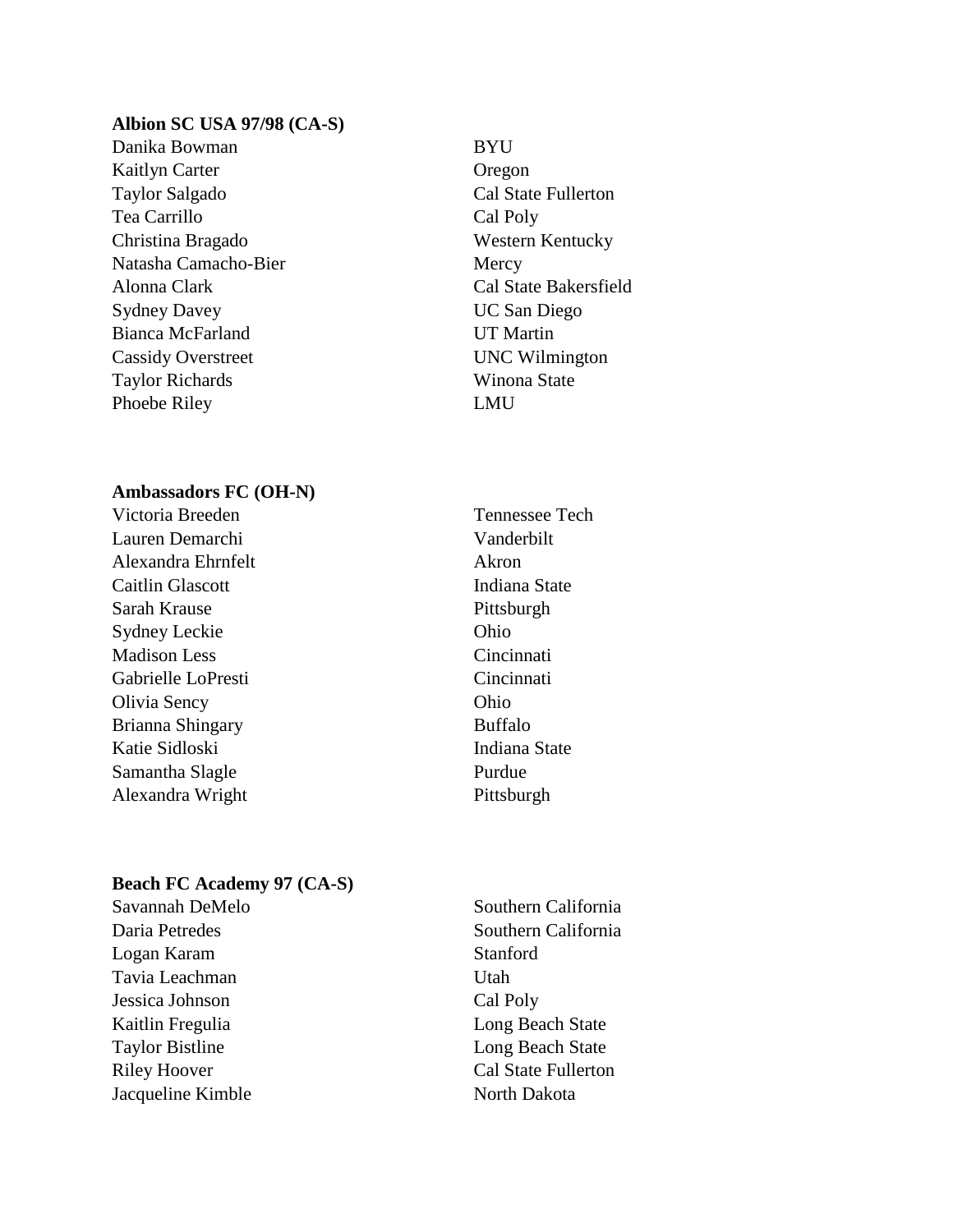Terri Wilken Brown Carley Brown Cal Poly Ponoma Isabella Angotti-Jones Concordia Irvine

# **Carlsbad Elite 97/98 (CA-S)**

Kelsey Aaknes Colorado Kyle Levesque High Point Danielle Baldwin Cal State Fullerton Hayley Mayne UC Irvine Karsyn Hasch Murray State Emily Sanchez UC Santa Barbara Riley Dixon Navy Danielle Goad Colorado State Kallie Kampfl<br>
Loyola Marymount Crosby MacKinnon Idaho Miranda Hald Cal Baptist Myah Merino Idaho Haley Walker Robinson Ohio Sierra Miller Biola Emily Cuthbert USC

# **FC United Select (IL)**

Sheridan Bufe Toledo Devin Burns Iowa Riley Burns Iowa Danielle Kaufman Maryland Kelly Maday **Illinois** Blerina Saipi DePaul Adrian Walker DePaul Gwen Walker DePaul Paige Bourne Purdue Shannon Powers Miami (OH) Katie Sadera Chicago Avery Schuldt Dartmouth

# **KCU Rangers 97/98 (KS)** Baylee Arcuri Central Missouri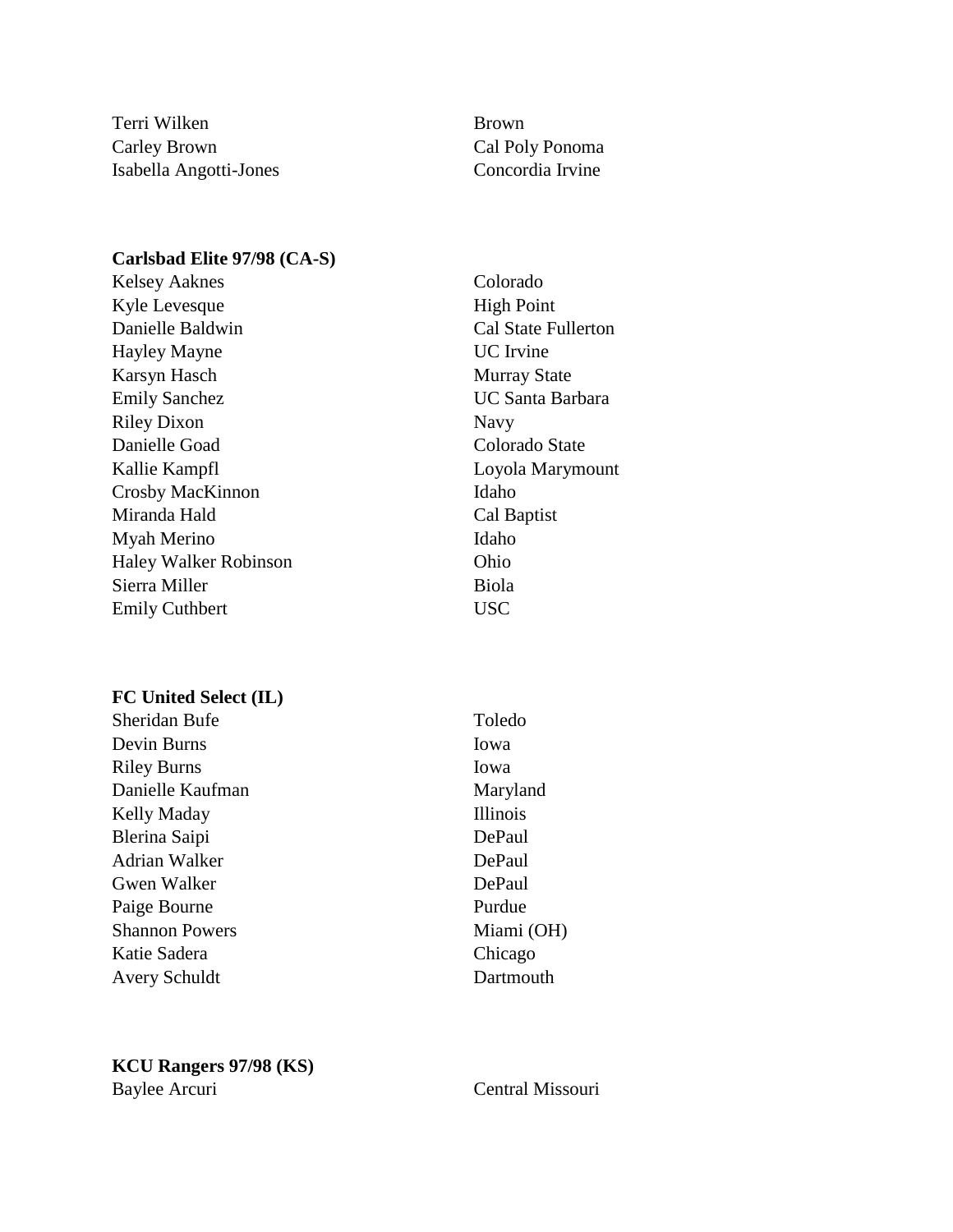- Alison Burke Drake Kylin Grubb Creighton Hannah Miller Creighton Colleen Pikus Rockhurst Cathy Rometti Rockhurst Brooke Zenner Missouri State
- Erin Bunker Nebraska Omaha Kristina Colling Central Missouri Mackenzie Hill Missouri - Kansas City Mikayla Smith Missouri - Kansas City

## **Kings Hammer Academy Red (OH-S)**

Mary Alf Cincinnati Caroline Mink Dayton Libby Greenwell Cincinnati Alexandra Carrier Illinois Peighton Cook Ball State Toni Bizzarro Xavier Anna Richards Murray State Hannah Fischer Northern Kentucky Alex Powell Dayton Jaelyn Cunningham Illinois Haley Jordahl Wake Forest Jamiera Lunsford Memphis Haley Moses Ohio Northern Camille Williams Carnegie Mellon

### **La Roca Premier (UT)**

Brinley Adams Utah State Nicolle Allen Weber State Haylee Cacciacarne Utah Madison Carter Weber State Amy Chidester Weber State Haylee Elmore Weber State Megan Price Weber State Brianna Sims Southern Utah Paige Stevens Weber State Mia Stoddard Weber State Kanyan Ward Utah State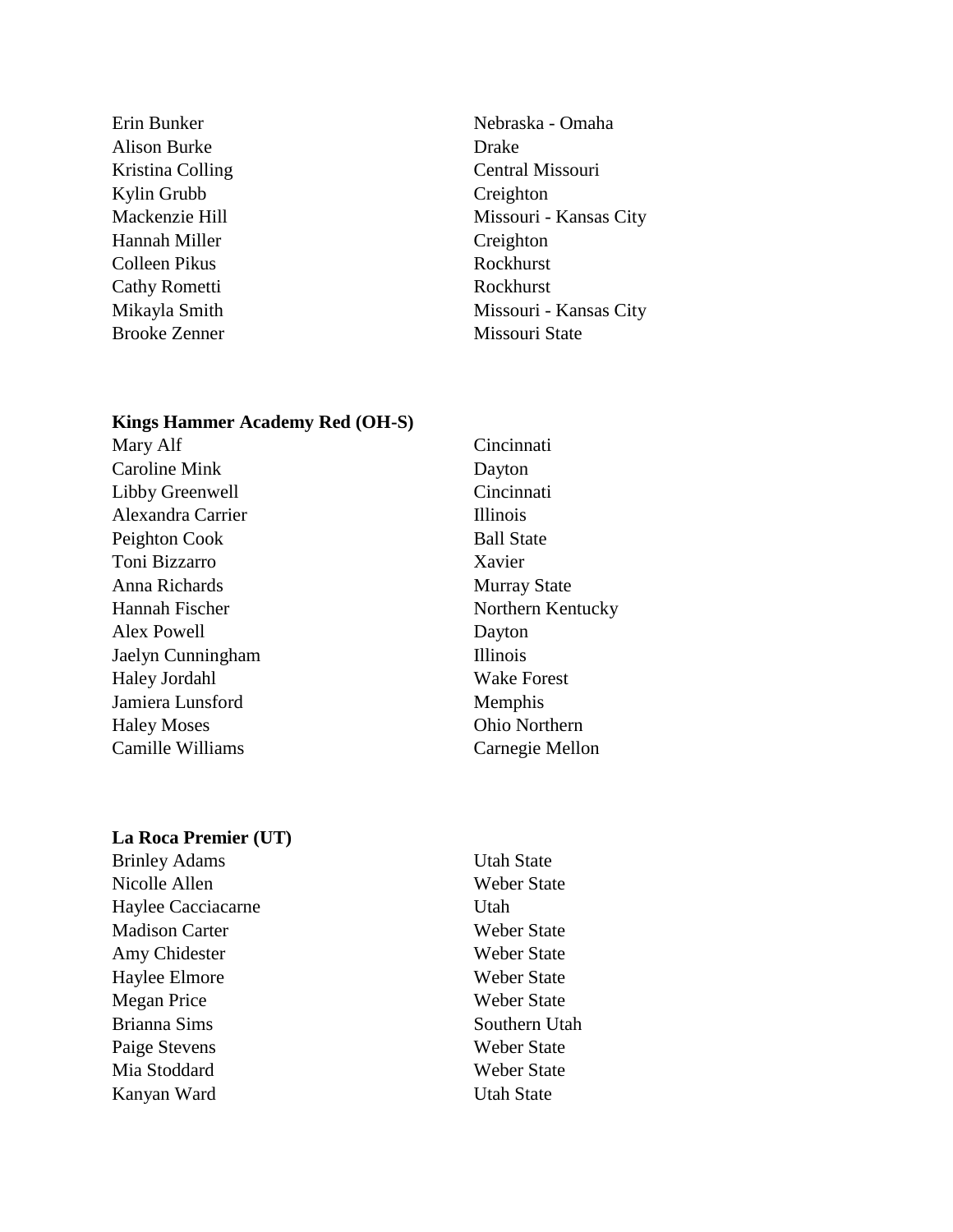Regyn Youngberg Weber State

Malorie Ward Westminster College Summer Yazzie Lower Columbia College

#### **Legends FC 97 (CA-S)**

Jackie Crowther Baylor Nicole Walters Vanguard

Shayna Whieldon Washington State Alyssa Carthan Sacramento State

## **Maryland United Coyotes (MD)**

Jade Ruiters Boston College Deena DeSilva George Washington Julianna Comer Cornell Paula Germina-Watnick Georgetown Annika Jansa Lehigh Amanda Wilson Villanova Kristen Darragh Liberty Julia Abbott Cincinnati Lindsay Wytkind Haverford Lydia Narum Salisbury Tess Sapone Florida

## **Michigan Jaguars 98 Green (MI)**

Dionne Bailey Cincinnati Caitlyn Oliver Valparaiso Madison Pogarch Central Michigan Marisa Pyden Central Michigan Megan Riley Central Michigan Molly McGorisk Dartmouth Devyn Brough **Auburn** 

Elizabeth Cousino Ohio Northern University Amanda Minissale Saginaw Valley State

# **NJ Stallions Dynamite (NJ)**

Ida DiClemente Villanova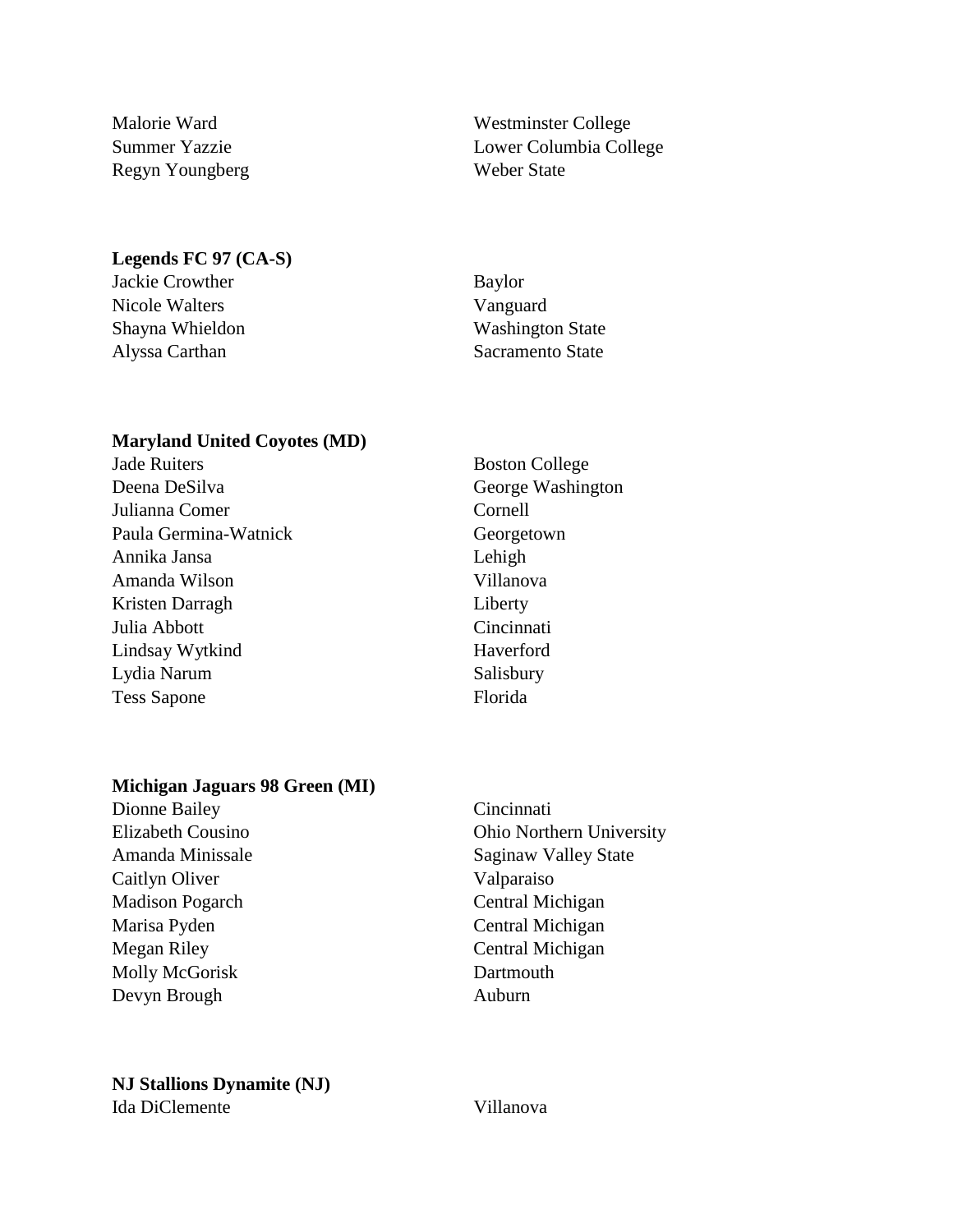Sophia Gulati Princeton Tomison Kennedy Princeton Juliana Mascelli Fordham Casey Richards Georgetown Samantha Rosette Virginia Erin Spillane Connecticut Olivia Szeker-Cortes UNC Wilmington Jillian Vassallo Delaware Kristen Vinciguerra Connecticut Kelly LaMorte Fordham Jessie Himel Villanova Sarah Kelly Williams Amalya Johnson Columbia Sarah Schweinberg Seton Hall Shannon Burns Fordham

## **Syracuse Development Academy 97/98 (NY-W)**

Madeline Beaulieu Canisius Callie Beckwith Campbell Madison Belvito Siena Taylor Bennett Syracuse Hailey Bicknell Niagara Darby D'Angelo Siena Kimberly Dieroff Albany Sophia Dimkopoulos Siena Jade Gentile West Virginia Emily Purtell St. John's Jennafer Rohlin Western Kentucky Kennedy Yearby Cornell Kaitlyn Walsh Buffalo Genna Michitti Binghamton

# **Tampa Bay United 97 (FL)**

Samantha Betters Florida Taylor Hubbard Alabama Julia Lester Florida Kaylan Marckese Florida Jacqueline Thompson Central Florida Gracie Zas South Florida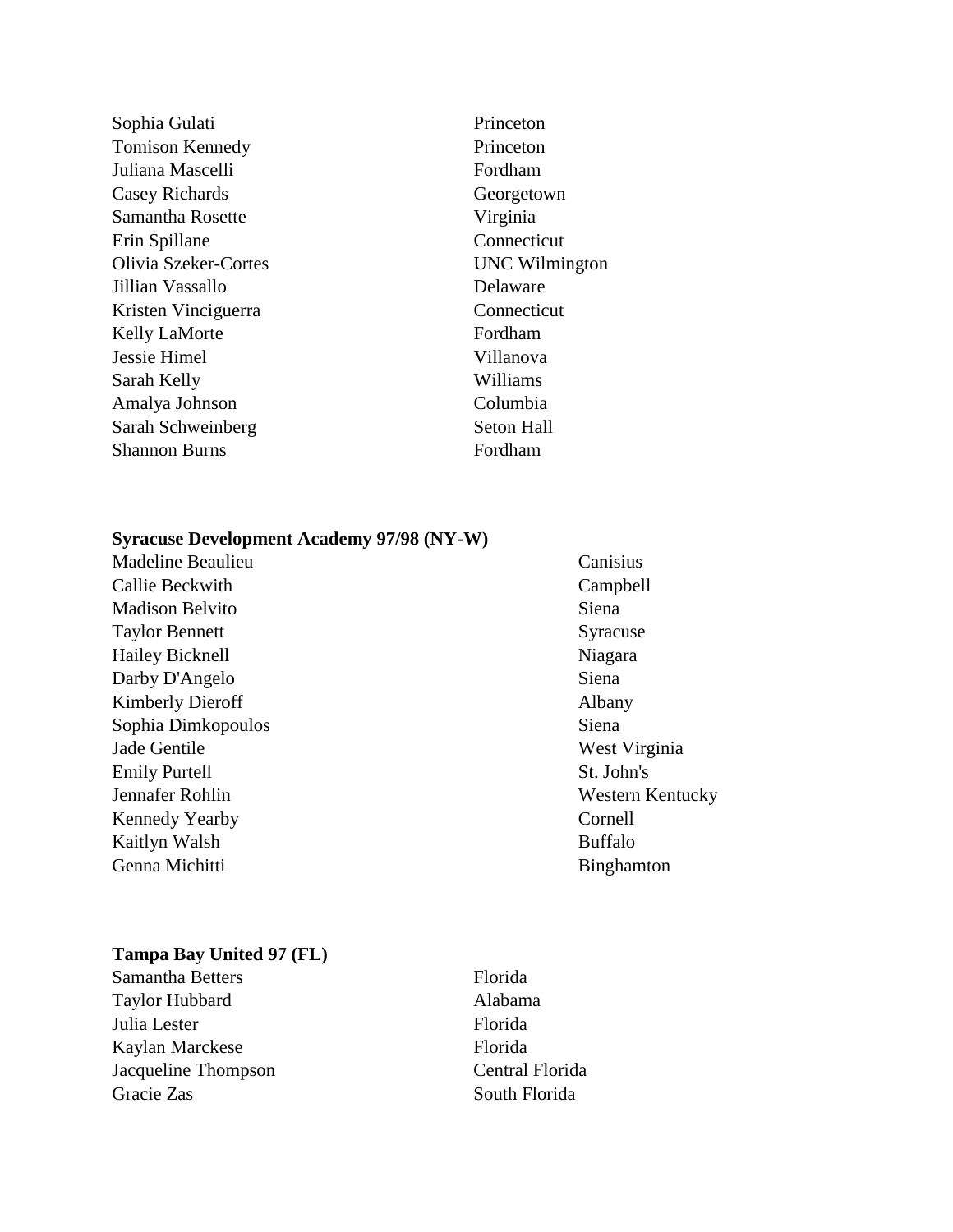Bri Folds Auburn Jordan Evens Furman Emily Evangelista Northeastern Elizabeth Wissman Florida Atlantic Rebekah Anderson South Florida Victoria Cannata **Arkansas** Hailey DeBoe **Eckerd College** Lindsey Eaton Central Florida Elisha Holmes Florida Atlantic Danielle Gordon West Virginia

# **Tennessee SC 16 (TN)**

- Olivia Doak Lipscomb Jessica Harvey Georgia Madison Louk Miami (FL) Callie McKinney Louisville Cameron Williams UT Chattanooga Olivia Winnett Miami (OH) Sydney Hunt Depaul Maddison Falter **Ole Miss** Mackenzie Firek Belmont Allie-Anne Blackburn Carson-Newman Karlie Paschall Duke Melia Correa UT Chattanooga Melody Fisher Austin Peay State Chloe Maize **Alabama** Catherine Meyer UT Chattanooga Emily Zipay Western Carolina
- 

Salera Jordan Middle Tennessee State

# **VSA Heat Elite 97 (VA)**

- Allyson Brown Virginia Tech Olivia Camera San Francisco Brigitte Deel High Point Malorie Joseph Mary Washington Katie McGrath UNC Wilmington Mary Grace McGregor Richmond Claire Meiser James Madison
- Maggie Haas Rochester Institute of Technology